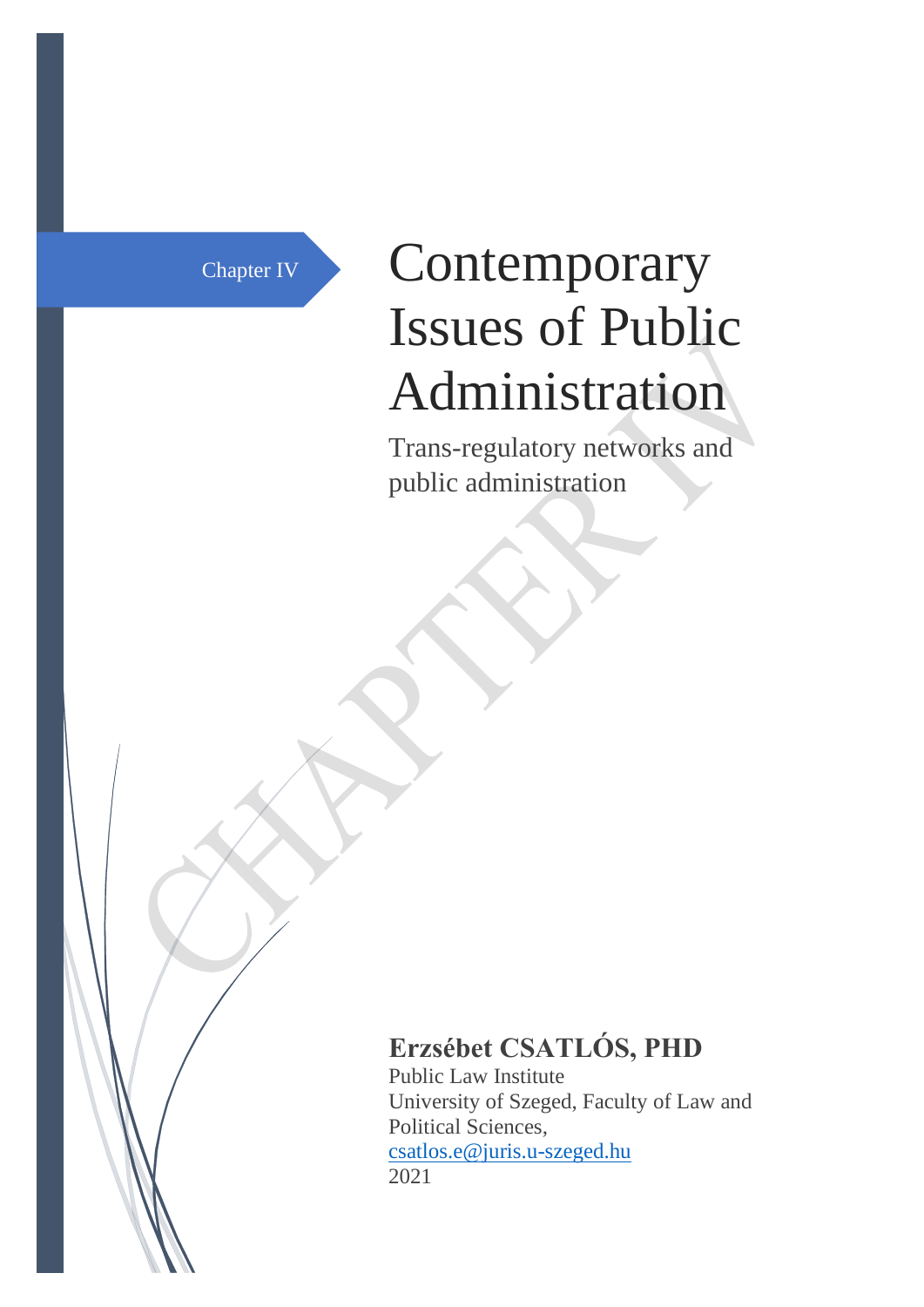## **READING MATERIAL FOR CHAPTER N<sup>o</sup> 4**

## **TRANS-REGULATORY NETWORKS AND PUBLIC ADMINISTRATION**

**Content** 

| 1. Changing the concept of global problem-solving: the rise of non-state actors as regulators. 1 |  |
|--------------------------------------------------------------------------------------------------|--|
|                                                                                                  |  |
|                                                                                                  |  |
|                                                                                                  |  |
|                                                                                                  |  |
|                                                                                                  |  |
|                                                                                                  |  |

## <span id="page-1-0"></span>**1. Changing the concept of global problem-solving: the rise of non-state actors as regulators**

Goods and functions that escape State control are regulated at supra-state/ global level by organs of the State other than the legislator.

*States are not able to control the fishing of migratory fish species, just as they are powerless to unilaterally limit the use of greenhouse effect producing gases or to prevent the spread of financial crises. When their borders and functions overlap and conflict, States benefit by giving up their regulatory powers to other, global, public organisations that can effectively handle them.* T*he emergence of several major cooperative initiatives among national regulators began engaging the attention of international law scholars in the 1990s when the first successes of the financial area were seen. However, it is not a new phenomenon. The 1936 Convention for the Suppression of the Illicit Traffic in Dangerous Drugs, for example, mandated the creation of new national agencies to coordinate international efforts at drug control and communications were to be carried out directly between these agencies rather than through normal diplomatic channels. The 1936 Convention thus attempted to create a network for drug control. A network of American antitrust regulators and their allies in foreign countries developed after World War II formed, collectively, a principled transnational network geared toward restructuring various national economies.*

The centrality of the State to the notion of public powers has become an optical illusion according to *Cassese*. States develop from and around a power centre. In contrast, global administrative organisations develop through mutual connections from peripheral points. Individual government agencies and actors have started to negotiate directly with their foreign counterparts and reach *informal understandings* relating to their areas of responsibility. Their expertise and insulation from domestic political pressures allow them to solve problems that traditional international organizations cannot adequately address. [Verdier (2009) p. 115]

*The [Basel Committee on Banking Supervision](https://www.bis.org/bcbs/) (BCBS) is the primary global standard-setter for the prudential regulation of banks and provides a forum for regular cooperation on banking supervisory matters. Its 45 members comprise central banks and bank supervisors from 28 jurisdictions (90% of the world's banking assets). Additionally, the Committee has nine observers including central banks, supervisory groups, international organisations and other*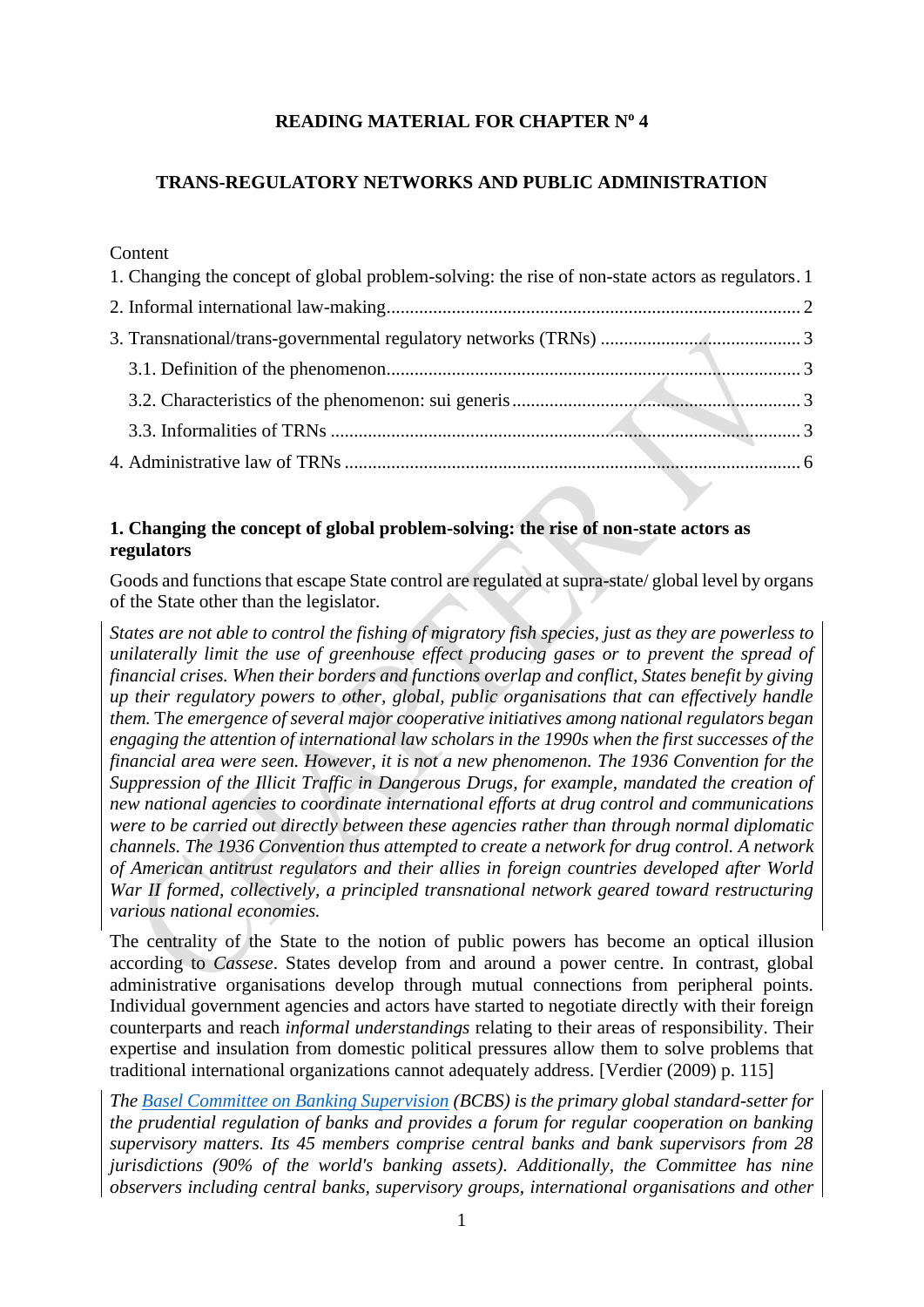*bodies (Bank for International Settlements and the Basel Consultative Group: European Banking Authority, European Commission and International Monetary Fund. The governance structure of the Basel Committee comprises a rotating chairmanship, standard-setting, and research-based groups, and the Secretariat, hosted by the BIS. The BCBS reports to the Group of Central Bank Governors and Heads of Supervision (GHOS) - its oversight body - and seeks its endorsement for major decisions.*

## <span id="page-2-0"></span>**2. Informal international law-making**

*Informal international law-making* (IN-LAW) is a broad phenomenon that is taking place in various forms and by different kinds of bodies that aims to produce a legal solution for global challenges. The informal character of this law-making process may be reflected at three levels:

(a) *input informality*: the actors are other than traditional diplomatic – State –actors.

*In the international sphere, it is the executive of the State who is entitled to represent the State and assumes an obligation on behalf of it.* 

(b) *process informality:* it is a cross-border cooperation between public authorities, with or without the participation of private actors and/or international organisations in a forum other than a traditional international organization.

(c) *output informality*: the result of cooperation does not result in a formal treaty or traditional source of international law.



There are two basic types of informal international law-making in recent decades around the turning point between the  $20<sup>th</sup>$ -  $21<sup>st</sup>$  century:

(a) *International agencies/supranational authorities* which are international bodies that are based on a decision by an international organisation, so their legitimacy and competencies are based on the empowerment by their creators.

(b) *Harmonisation networks/trans-governmental networks/transnational networks***/***TRNs* which informal multilateral forums that bring together representatives from national regulatory agencies or departments to facilitate multilateral cooperation on issues of mutual interest within the authority of the participants. [Verdier (2009) p. 115.]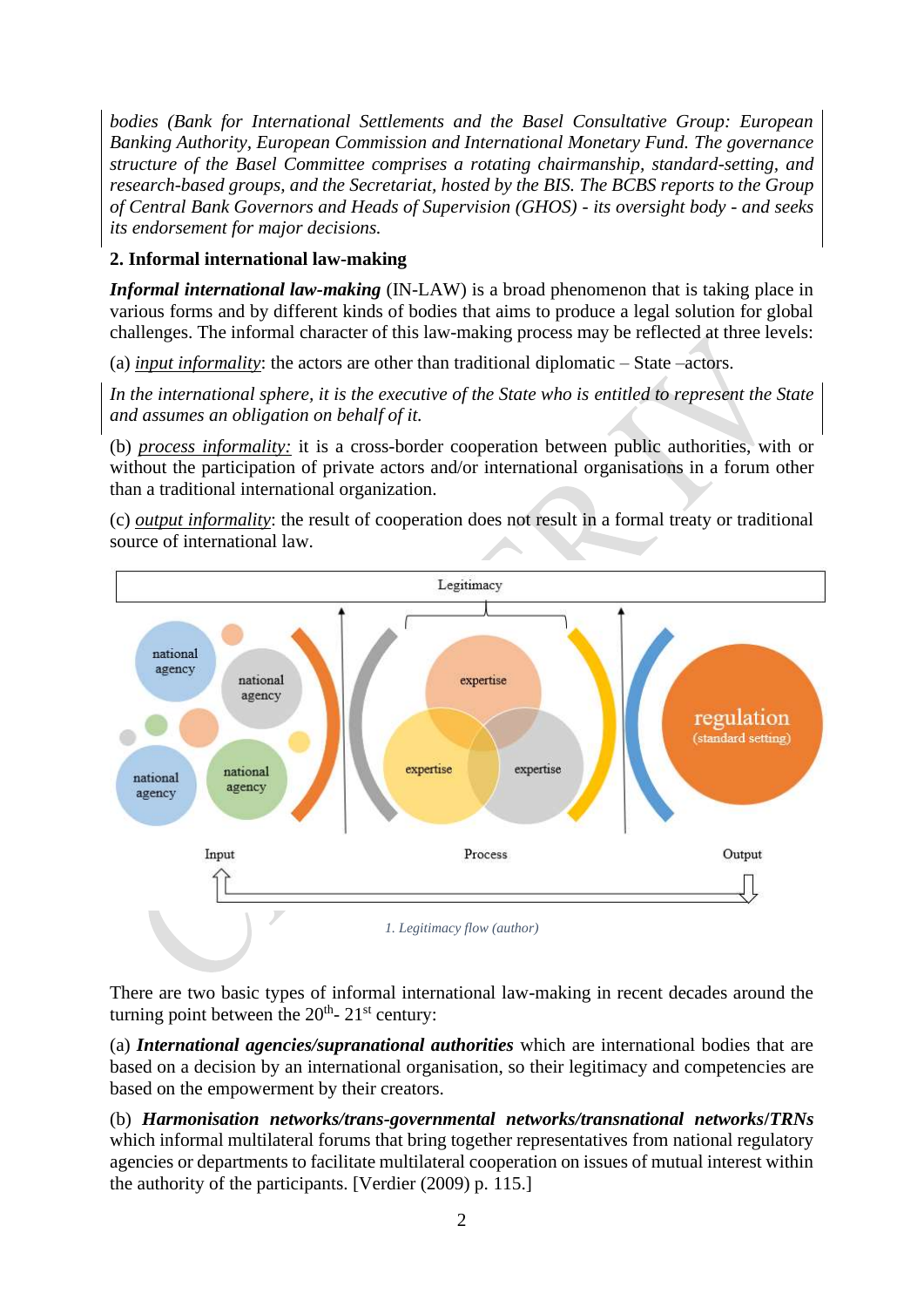## <span id="page-3-0"></span>**3. Transnational/trans-governmental regulatory networks (TRNs)**

## <span id="page-3-1"></span>*3.1. Definition of the phenomenon*

There is neither one consistent title nor a global definition of TRNs in the literature. As these phenomena emerge upon necessity in practice, there is no uniform description that is valid for all of them. Usually, its major features are collected together.

TRNs effectively address global problems that individual governments cannot tackle alone. On the other hand, because TRNs are decentralized, dispersed, and involve domestically accountable participants, they do not pose the kinds of threats to democracy, freedom, or national sovereignty that make world government undesirable.

## <span id="page-3-2"></span>*3.2. Characteristics of the phenomenon: sui generis*

TRNs:

- **EXECUTE: members** are not States, but national regulatory agencies, who are tied to national rules related to their activity. This means a system of separate regimes, which are connected into a network. Their membership may also be selective;
- have no centre; it does not develop according to a plan, but **spontaneous**ly, therefore they can exist without the drawbacks of formal institutions or government procedures;
- gather the necessary expertise for a successful resolution;
- have **no international legal personality** or status beyond that conferred on their organization under the national law of their host country;
- tend to **operate** by consensus without formal voting procedures: it is progressive, cooperative and non-hierarchical;
- **EXECUTE:** are not **transparent.** Despite recent efforts at greater transparency, many of their important meetings and negotiations are **kept secret** until the resulting document is released;
- issue **guidelines** and other documents that do not create international legal obligations (soft law) and do not require the same domestic ratification procedures as treaties;
- do not formally monitor the implementation of their decisions or provide dispute solution procedures;
- are widely regarded as **successful**: Unlike formal international institutions that are often paralyzed by politics, TRNs have the advantages of speed, flexibility, and inclusiveness, and the capacity to dedicate sustained attention to complex regulatory problems.

## <span id="page-3-3"></span>*3.3. Informalities of TRNs*

(a) *input informality*: the standard setters are neither vested with legislative power, nor they are entitled to assume obligation for a State, although their product acts as a normative act in a nonconform way defined by the classical Westphalian regime. Authorities taking part in the network are formed and perform their powers within the limits of their domestic law and are accountable for their acts accordingly. However, the domestic legal and political mechanisms that normally hold national regulators accountable to their constituencies do not apply when regulators participate in TRNs.

*BCBS members include organisations with direct banking supervisory authority and central banks. After consulting the Committee, the BCBS Chair may invite other organisations to become BCBS observers. BCBS membership and observer status will be reviewed periodically.*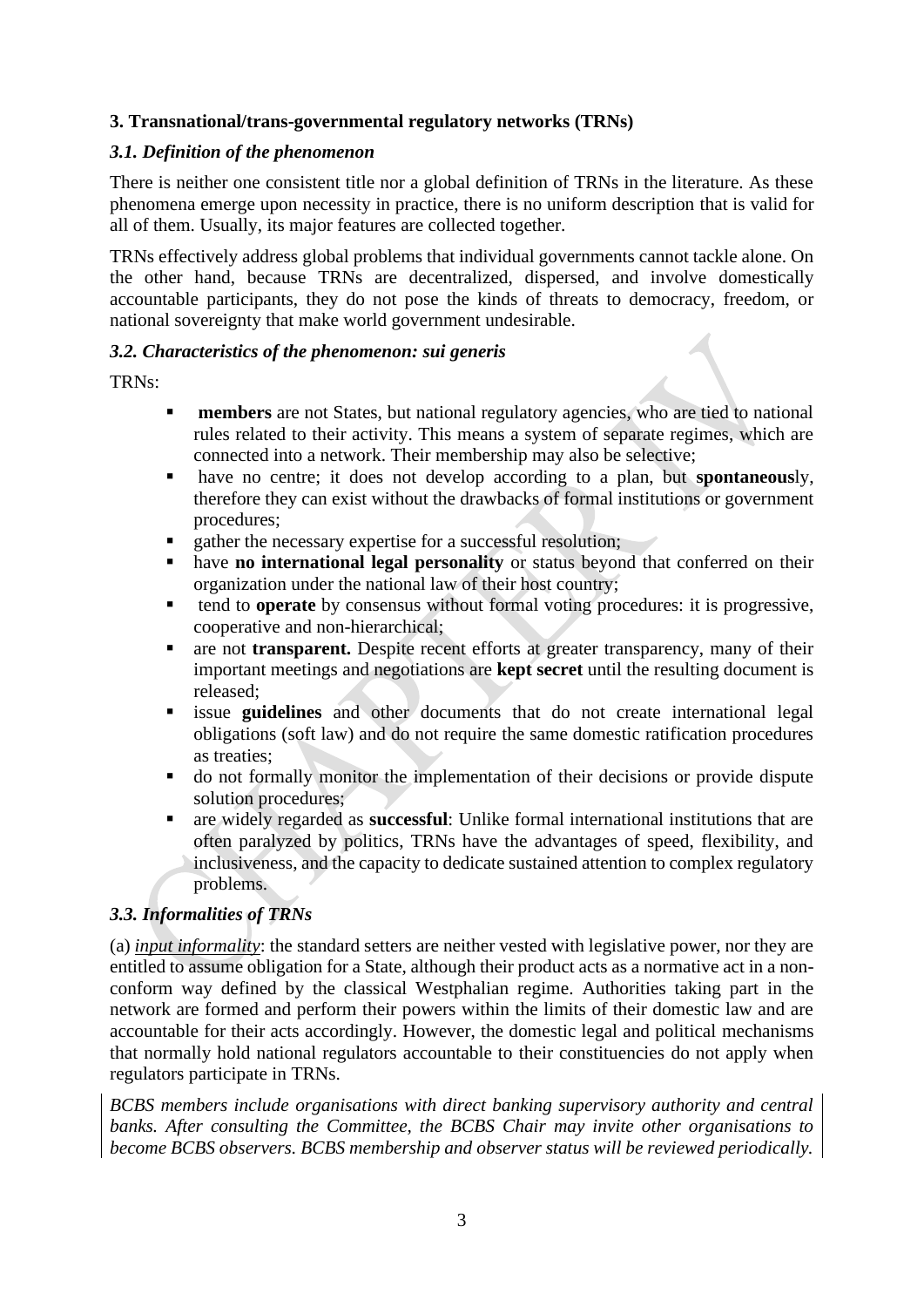*In accepting new members, due regard will be given to the importance of their national banking sectors to international financial stability.*

(b) *process informality:* different authorities of different jurisdiction work together in a suprastate sphere and at that level often without detailed and previously settled scenario, accountability problems arise. understanding international regulatory cooperation in TRNs requires an examination of how domestic preferences shape the positions of national regulators on specific issues

Accountability has two sides; internal accountability refers to the decision-making processes within the organisation, including checks and balances and a clear division of roles and responsibilities. External accountability consists of the supervisors' obligation ability to explain to external stakeholders (including the government, parliament and the general public) the impact of their activities is a generic concept that may be interpreted in different ways. Accountability encompasses at least six important elements: (i) who is liable; (ii) to whom; (iii) what are they liable for; (iv) through what processes is accountability assured; (v) by what standards; and (vi) what are the potential effects when standards have been breached? Due to the high level of informality of the functioning of TRNs (i.e. there are no pre-defined rules for every aspect of functioning, preparation for decision -making, voting etc.), most of the questions remain without answer.

*The Committee is the ultimate decision-making body of the BCBS. Decisions by the Committee are taken by consensus among its members. Committee decisions of public interest shall be communicated through the BCBS website. The Committee shall issue when appropriate, press statements to communicate its decisions. A simple [Charter](https://www.bis.org/bcbs/charter.htm?m=3%7C14%7C573%7C70) with the purpose and role, membership, oversight organisation, BCBS standards, guidelines and sound practices, consultation with non-member authorities, relationship with other international financial bodies and public consultation process is available on the website of the BCBS but no further information is available on the functioning of the network.*

(c) *output informality*: The members (and often non-members') daily activity within their competencies is strongly influenced by the soft law standards. The influencing nature of the *soft law* creates roots in the economic or political interdependence of States while legitimacy and administrative control are missing from this system. So, domestic public administrative law, and, in fact, most elements of public law (constitutional elements the requirements of rule of law), seems to be put aside while foreign elements infiltrate into domestic public administration and their daily authority practice. Soft law has insufficiencies, however, several advantages, too, which may prove the success of TRNs. It shall be noted that legally binding force and legal effects are not the same. Even if there is no legally binding force, soft law can have legal effects in an unorthodox way (compared to the Westphalian model of international cooperation).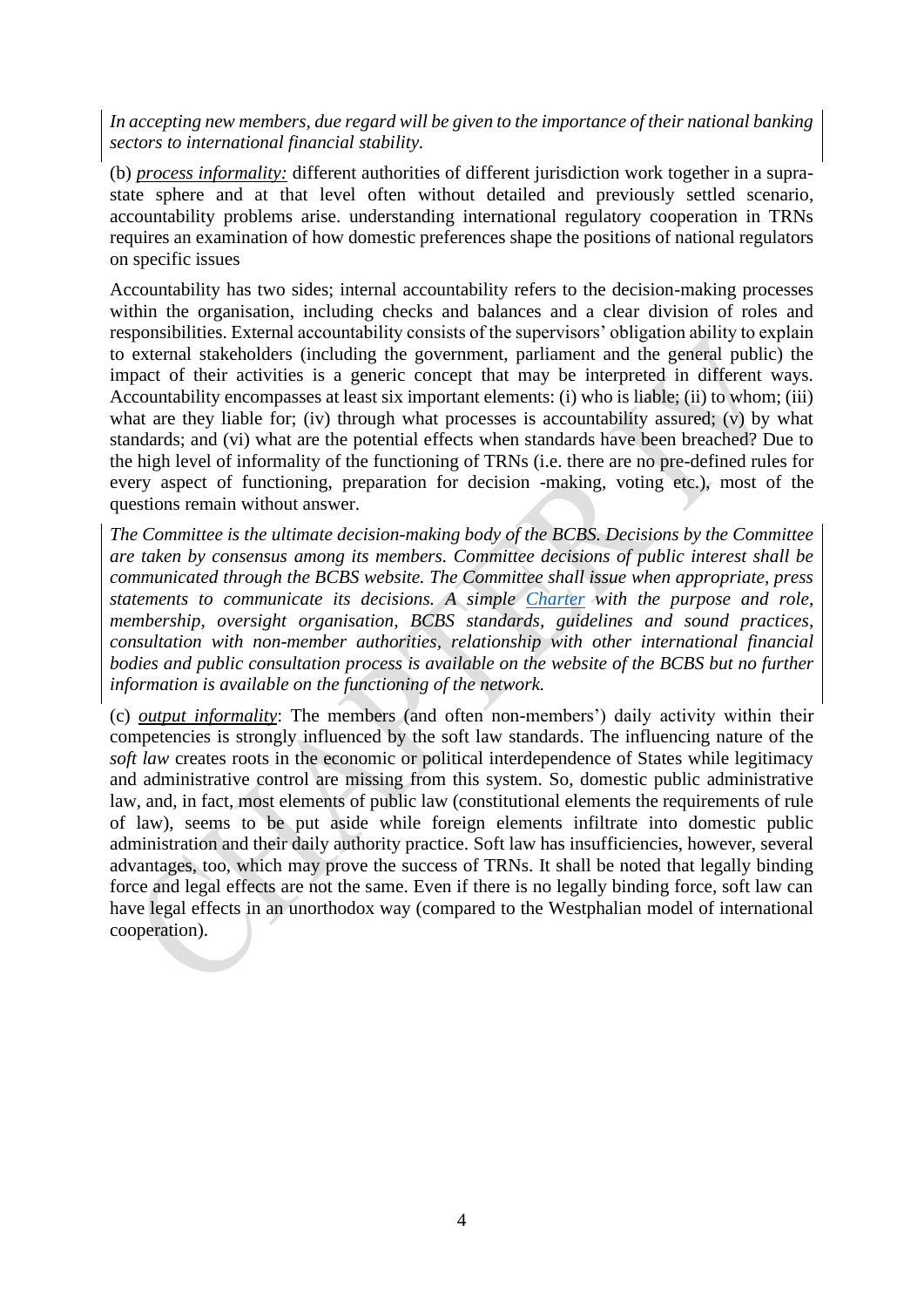

*2. Pros and cons of TRNs (author)*

*The Basel Committee produces publications relating to capital adequacy (the best known of which is Basel III), accounting and auditing, banking problems, cross-border issues, core principles for effective banking supervision, credit risk and securitisation, market risk, the combating of money laundering and terrorist financing, operational risk, and transparency and disclosure. The BCBS sets standards for the prudential regulation and supervision of banks. The Basel Committee produces publications relating to capital adequacy (the best known of which is Basel III), accounting and auditing, banking problems, cross-border issues, core principles for effective banking supervision, credit risk and securitisation, market risk, the combating of money laundering and terrorist financing, operational risk, and transparency and disclosure.*

*The BCBS does not possess any formal supranational authority. Its decisions do not have legal force. Rather, the BCBS relies on its members' commitments. The BCBS expects full implementation of its standards by BCBS members and their internationally active banks. However, BCBS standards constitute minimum requirements and BCBS members may decide to go beyond them. The Committee expects standards to be incorporated into local legal frameworks through each jurisdiction's rule-making process within the pre-defined timeframe established by the Committee. If the deviation from literal transposition into local legal frameworks is unavoidable, members should seek the greatest possible equivalence of standards and their outcome.*

*The Basel Committee established a comprehensive [Regulatory Consistency Assessment](https://www.bis.org/bcbs/implementation/rcap_role.htm?m=3%7C14%7C656%7C58)  [Programme \(RCAP\)](https://www.bis.org/bcbs/implementation/rcap_role.htm?m=3%7C14%7C656%7C58) in 2012 to monitor and assess the adoption and implementation of its standards while encouraging a predictable and transparent regulatory environment for internationally active banks. Besides, there is no tool for enforcement.*

The spreading practise of such trans-regulatory networks and their growing importance reveals the necessity of the articulation of a *new legal order* and re-thinking of the current one. TRNs can produce effective cooperation just they do not fit in the existing legal order and the existing concepts that keep the legal order legitimate.

*Beyond financial areas, there are significant transnational networks in the area of security and environmental protection.*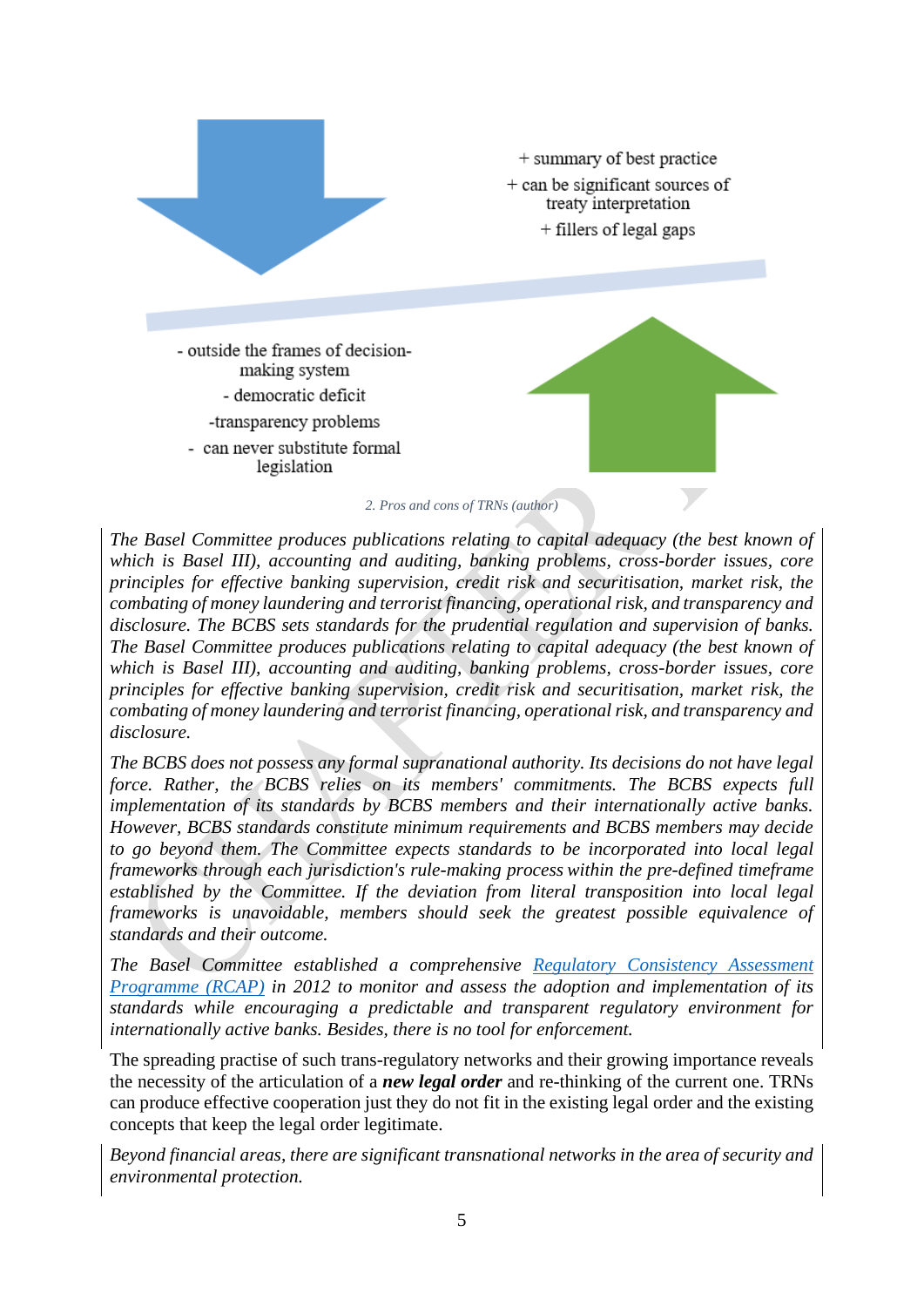*In the global security area, the [International Organization of Securities Commissions](https://www.iosco.org/) (IOSCO) is the primary forum for networking. It acts as a forum for securities cooperation and gives structure to the regulatory network. IOSCO comprises over 130 member commissions and meets regularly. IOSCO was founded in 1984 and has no state members. IOSCO provides an arena for discussion, policy coordination, and technical training for regulators in emerging markets. 85 per cent of the world's capital market is under IOSCO member supervision. Among IOSCO's main activities, the promulgation of core principles of securities regulation, the development of shared accounting standards, and the regulatory impact of the Internet can be emphasized. IOSCO members have negotiated over 500 non-legally binding Memoranda of Understandings (MOUs) amongst themselves.* 

*In environmental issues, networks play a different role than in securities regulation. Because treaties remain the core approach to environmental rulemaking, the network of environmental regulators is primarily focused on enhancing the capacity of regulators to regulate. In other*  words, capacity building, rather than creating new agencies or embracing particular *substantive rules, is the primary activity. The [International Network for Environmental](https://inece.org/)  [Compliance and Enforcement \(INECE\)](https://inece.org/) for example was created in 1997 to signal the commitment to an ongoing network and set in place an ambitious two-year work program. While conferences are a central part of INECE, and permit regulators to meet, exchange ideas, and make connections, information technology is expanding its reach. It makes a connection with global environmental authorities, access training materials, help guide the Network's focus and be recognized as a leader in environmental compliance and enforcement. INECE raises awareness of the importance of environmental compliance and enforcement as the foundation for the rule of law, good governance and, ultimately, for sustainable development.*

## <span id="page-6-0"></span>**4. Administrative law of TRNs**

In the case of a TRN, the preparatory and executive tasks are performed by state organs; bodies, each of them according to their domestic laws. Within the TRN, these different bodies act as regulatory bodies, contributing to the formulation of a commonly acceptable solution for a challenge that they seem to be able to fight against. Therefore, a significant part of the administrative law of a TRN is given by the domestic administrative law of the members. The rest is the feature of the collaboration phase of the members of the network but given the fact that it is an informal international law-making, no regularities can be shown. According to the current definitions and requirements, the administrative law (and the complete public law background) of such phenomenon can be described as illegal or in a smoother manner: it shows nonconformity with the classical rule of law based legal order.

*Global administrative law* is the closest notion to describe the TRN phenomenon.

- *Global*, as the expression stands to describe the complexity of the actors and the different levels they represent. It is not advisable to use the word 'international' as the etymological meaning of the word suggests State actors while in such kind of regulatory regime, the supranational level of cooperation is marked by non-State participant lacking the main features of the classical intergovernmental networks. This is the reason why the notion of *international financial regulation* is not able to describe the phenomenon as a legal framework beside the content of regulation is too strict to overlap the process of formulation, implementation, and execution of financial supervision regime in this multilevel structure.
- **Administrative**, as, strictly speaking, governmental functions are practised at the supranational level. It should not be called simply public law as it covers a wider scope than administrative law, it has constitutional law concerns but includes, inter alia, criminal law for example. The activity practised by trans-regulatory networks, in the view of the Westphalian model and the rule -of -law-based requirements of democratic functioning,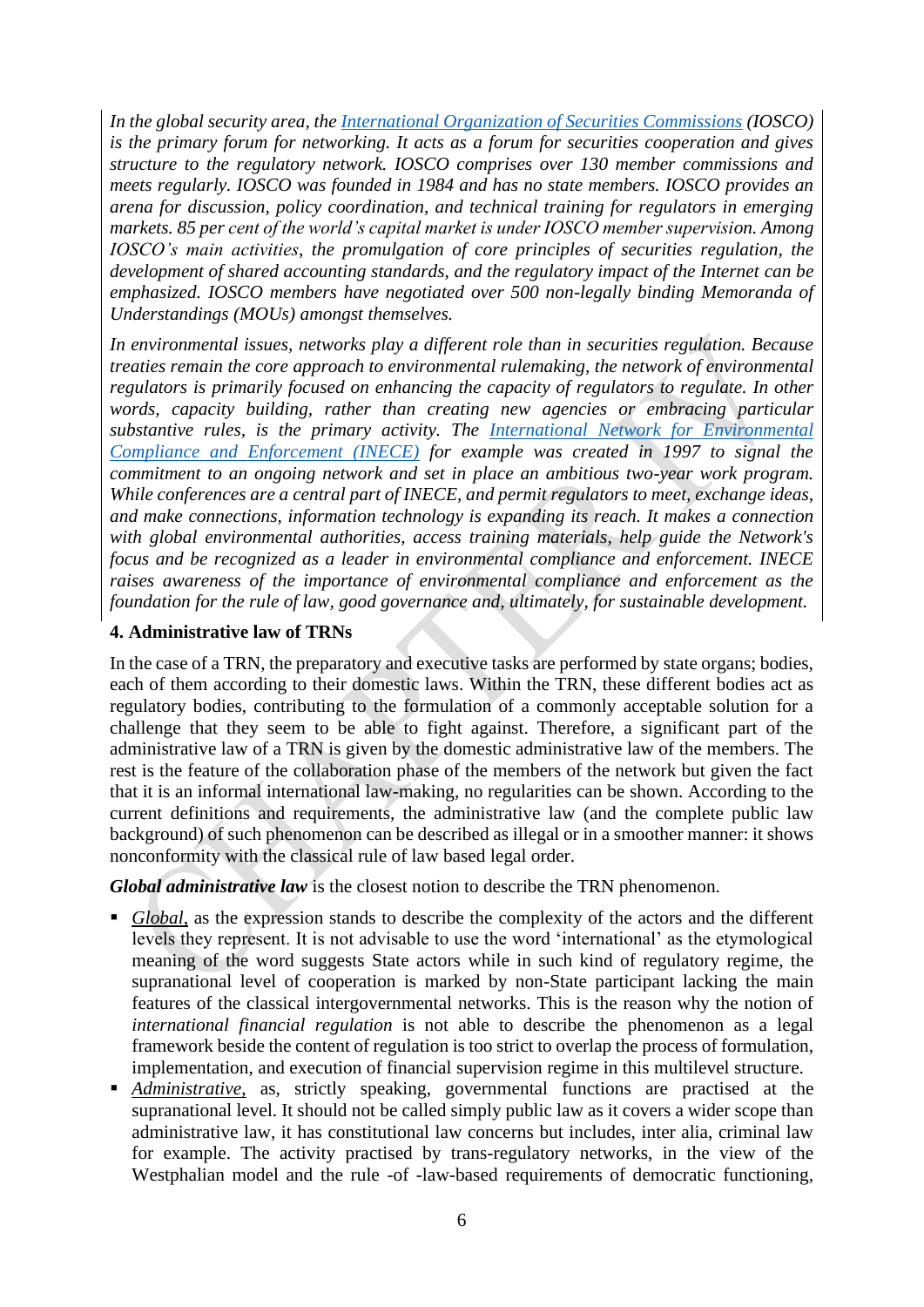shows evidence for the shifting of governmental functions to a global level. Comity work, standard-setting and creating soft law can be understood as preparatory work for legislator as the acceptance, implementation, and evaluation of the achievements (soft law) depend on different actors of a lower level. Its later success depends on legislative organs and executive authorities that finally applies them, and in lack of legislative implementation, the system shows a movement from the continental to the common law practice. Within the EU, example for features of both can be observed.

■ And finally, it is *law*, as the law determines all social interactions, the arising phenomenon shall fit in the existing order and its basic requirements. The law defines and limits power. All the elements of the practice of power shall be done under a normative framework and shall correspond to the basic requirements concerning legitimate functioning. Regarding the multilevel phenomenon of financial supervision, this law in an infant status as it has not yet adapted to the existing legal order. Certain aspects of the multilevel public administrative system of composite procedures have legal gaps; the guarantees that protect individuals against authority powers are under construction. It shall be accepted that notions used in nation-States cannot be equivalent to the global phenomenon, but a corresponding interpretation may be applied.

## **LITERATURE**

- ➢ Anne-Marie SLAUGHTER: *A New World Order*. Princeton University Press, Princeton, 2004.
- ➢ Benedict KINGSBURY, Nico KIRSCH, Richard B. STEWART and Jonathan WIENER: Global Governance as Administration — [National and Transnational Approaches to](https://scholarship.law.duke.edu/lcp/vol68/iss3/1/)  [Global Administrative Law.](https://scholarship.law.duke.edu/lcp/vol68/iss3/1/) *Law and Contemporary Problems*, 68 (3&4) 2005. pp. 1- 14.
- ➢ Carol HARLOW: [Global Administrative Law: The Quest for Principles](file:///C:/Users/home/NAS-Drive/Malacka%20munkája/ERASMUS/kurzusok/Course_Contemporary%20Issues%20of%20PA/4.%20pakk/Global%20Administrative%20Law:%20The%20Quest%20for%20Principles%20and%20Values) and Values. *The European Journal of International Law*, 17(1) 2006. pp. 187–214.
- ➢ Erzsébet CSATLÓS: Public Administrative Law in a Globalised Concept: Legal Nature of the Collaboration of the EU and the Basel Committee *Journal of International Economic Law,* 22 (2) 2019. pp. 229–245.
- ➢ Kal RAUSTIALA: [The Architecture of International Cooperation: Transgovernmental](https://papers.ssrn.com/sol3/papers.cfm?abstract_id=333381)  [Networks and the Future of International Law.](https://papers.ssrn.com/sol3/papers.cfm?abstract_id=333381) *Virginia Journal of International Law,* 43. 2002. pp.
- ➢ Pierre-Hugues VERDIER: [Transnational Regulatory Networks and Their Limits.](https://pdfs.semanticscholar.org/3ddb/a9538bc8e327670c291c121a77c8288dc1c9.pdf) *The Yale Journal of International Law,* 34 (1) 2009. pp. 114-172.
- ➢ Simona PIATTONI: *The Theory of Multi-level Governance Conceptual, Empirical, and Normative Challenges*. Oxford: Oxford University Press, 2010.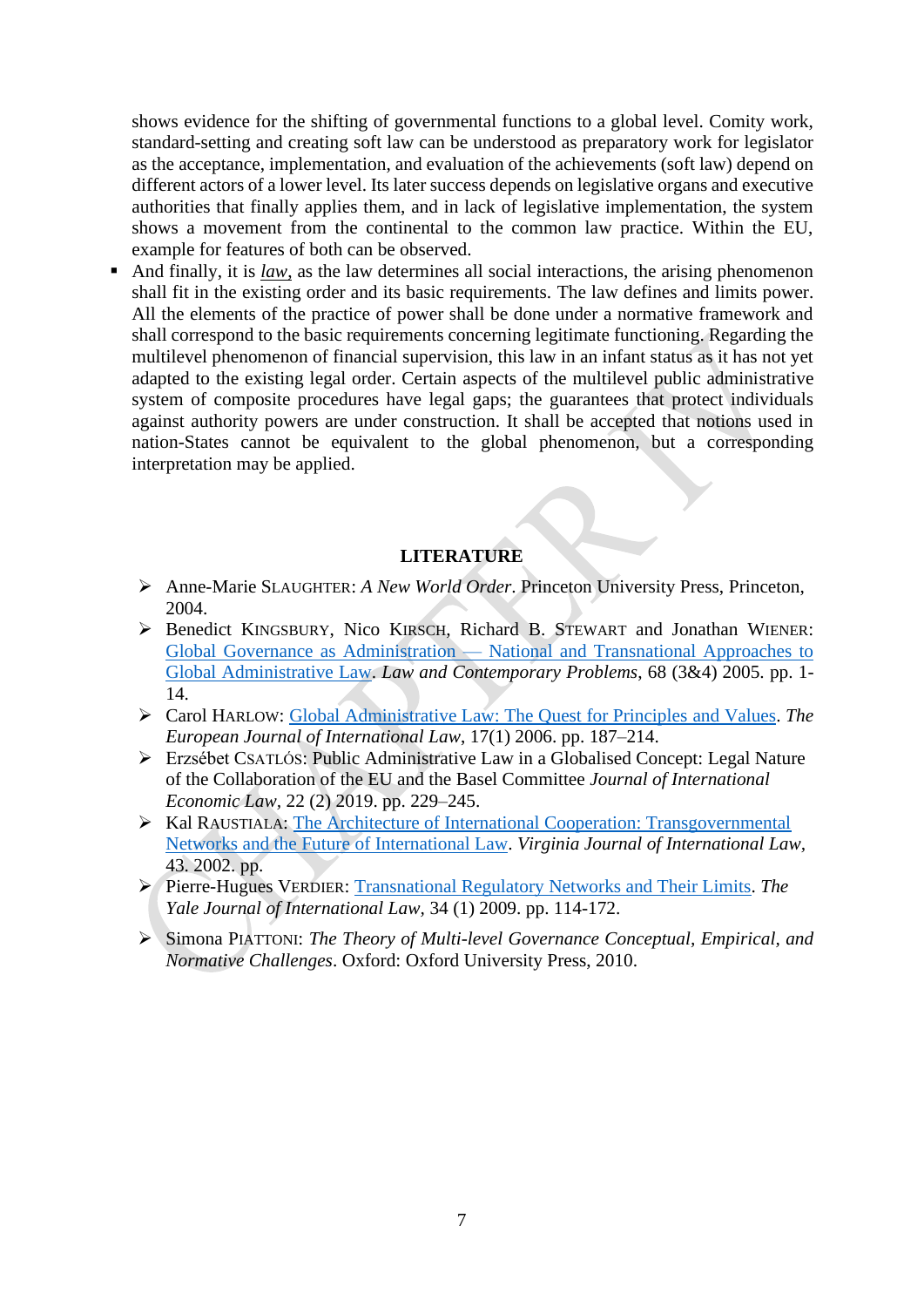## **SIGNIFICANT DEFINITIONS**

| Best practice                                                                            | is a method or technique that has been generally accepted<br>solution by various actors that fight the same challenges<br>within their competences                                                                                                                                                                                     |
|------------------------------------------------------------------------------------------|----------------------------------------------------------------------------------------------------------------------------------------------------------------------------------------------------------------------------------------------------------------------------------------------------------------------------------------|
| Formality of law-making                                                                  | is an expression for a system that is settled by normative<br>rules for the procedure of law-making based on the<br>constitutional law of the State and the administrative law<br>that rules the activity and procedure of the representative<br>of the State that is empowered to assume legal obligations<br>on behalf of the State. |
| Harmonisation networks/trans-<br>governmental<br>networks/transnational<br>networks/TRNs | address global problems that individual governments<br>cannot tackle alone by authorities of States which perform<br>their activities in a special area to decide upon a best<br>practice that can be followed with success to respond to<br>transboundary challenges                                                                  |
| The informality of<br>international law-making                                           | is a broad phenomenon that is taking place in various forms<br>and by different kinds of bodies that aims to produce a<br>legal solution for global challenges                                                                                                                                                                         |
| Input informality of law-<br>making                                                      | means the circle of actors and their incapacity to assume<br>obligations for the legal system                                                                                                                                                                                                                                          |
| Legal effect                                                                             | power to influence the rights and obligations without de<br><i>iure</i> legal obligation; a sort of <i>de facto</i> obligation.                                                                                                                                                                                                        |
| Legal force                                                                              | power of binging rules for the conduct of individuals<br>which can be enforced by the State organs; powers and<br>limitations that arise from legislation and interpretation of<br>and which impel or restrain individual or<br>laws,<br>organizational activities. De iure and de facto legal<br>obligation.                          |
| Legal order                                                                              | is a collection of norms: the law of nation-states,<br>supranational entities or international law which are<br>produced based on common characteristics<br>(p.ex.<br>Westphalian model of international cooperation)                                                                                                                  |
| Output informality of law-<br>making                                                     | means the result of informal international law-making<br>which does not create a legal obligation for States and have<br>no legal force                                                                                                                                                                                                |
| Process informality of law-<br>making                                                    | the non-existent normative background of international<br>cooperation phase among actors that are not empowered to<br>assume obligation on behalf of the State                                                                                                                                                                         |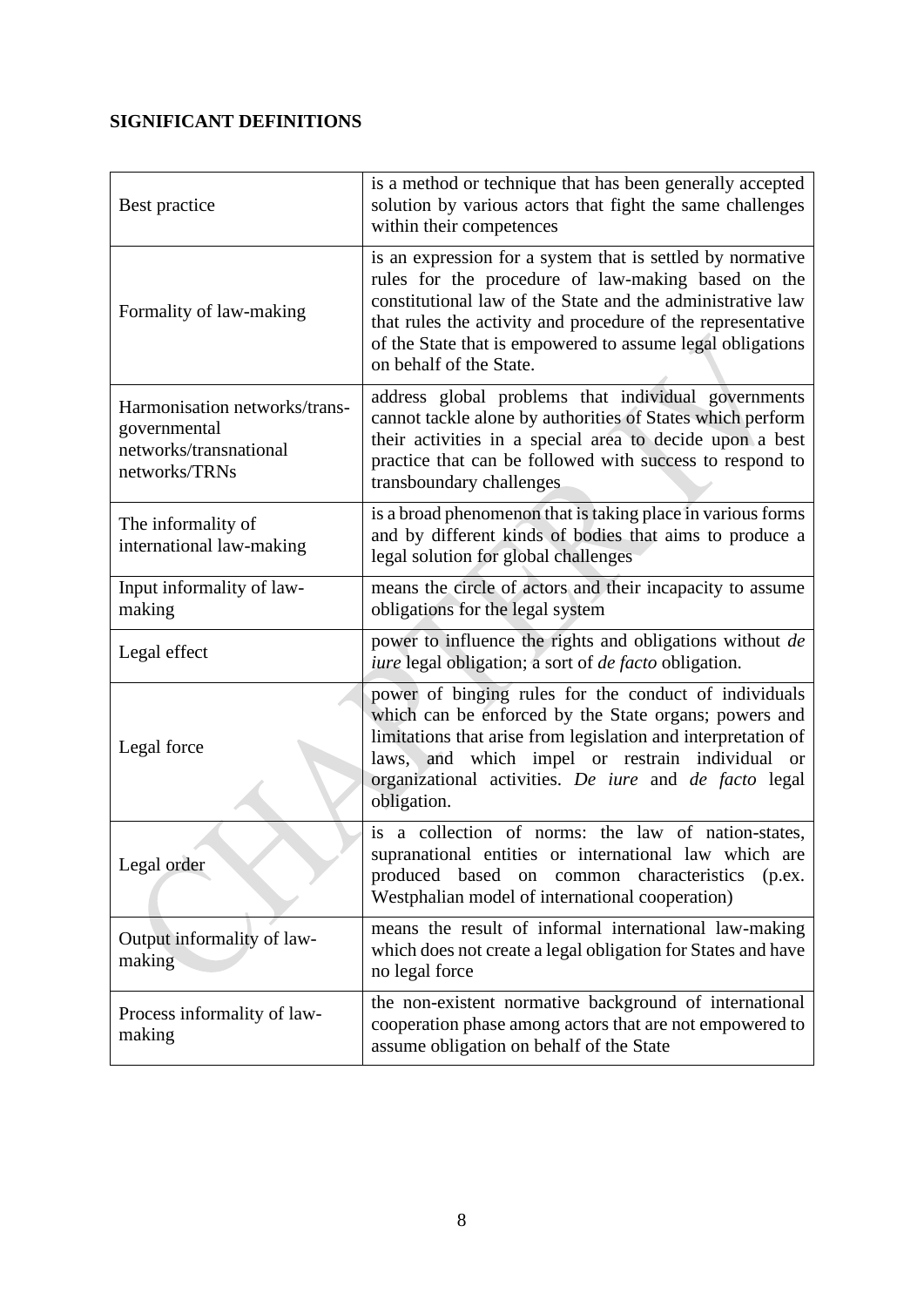## **EXERCISES TO PRACTICE**

1. Compare the formal and informal law-making according to the following features!

|         |                        | Formal international law-making | Informal international law-making |
|---------|------------------------|---------------------------------|-----------------------------------|
| Input   | Actors                 |                                 |                                   |
|         | Nature of<br>procedure |                                 |                                   |
| Process | Actors                 |                                 |                                   |
|         | Nature of<br>procedure |                                 |                                   |
| Output  | Result                 |                                 |                                   |
|         | Force                  |                                 |                                   |

## 2. Compare the trans-governmental regulatory networks to classical international cooperation!

|                                           | Classical international cooperation | Trans-governmental regulatory<br>networks |
|-------------------------------------------|-------------------------------------|-------------------------------------------|
| Actors                                    |                                     |                                           |
| Institutionalisation<br>of cooperation    |                                     |                                           |
| Political force v.<br>expertise           |                                     |                                           |
| Legal personality                         |                                     |                                           |
| Normative<br>background of<br>functioning |                                     |                                           |
| Transparency of<br>functioning            |                                     |                                           |
| Result of<br>cooperation                  |                                     |                                           |
| Success of<br>cooperation                 |                                     |                                           |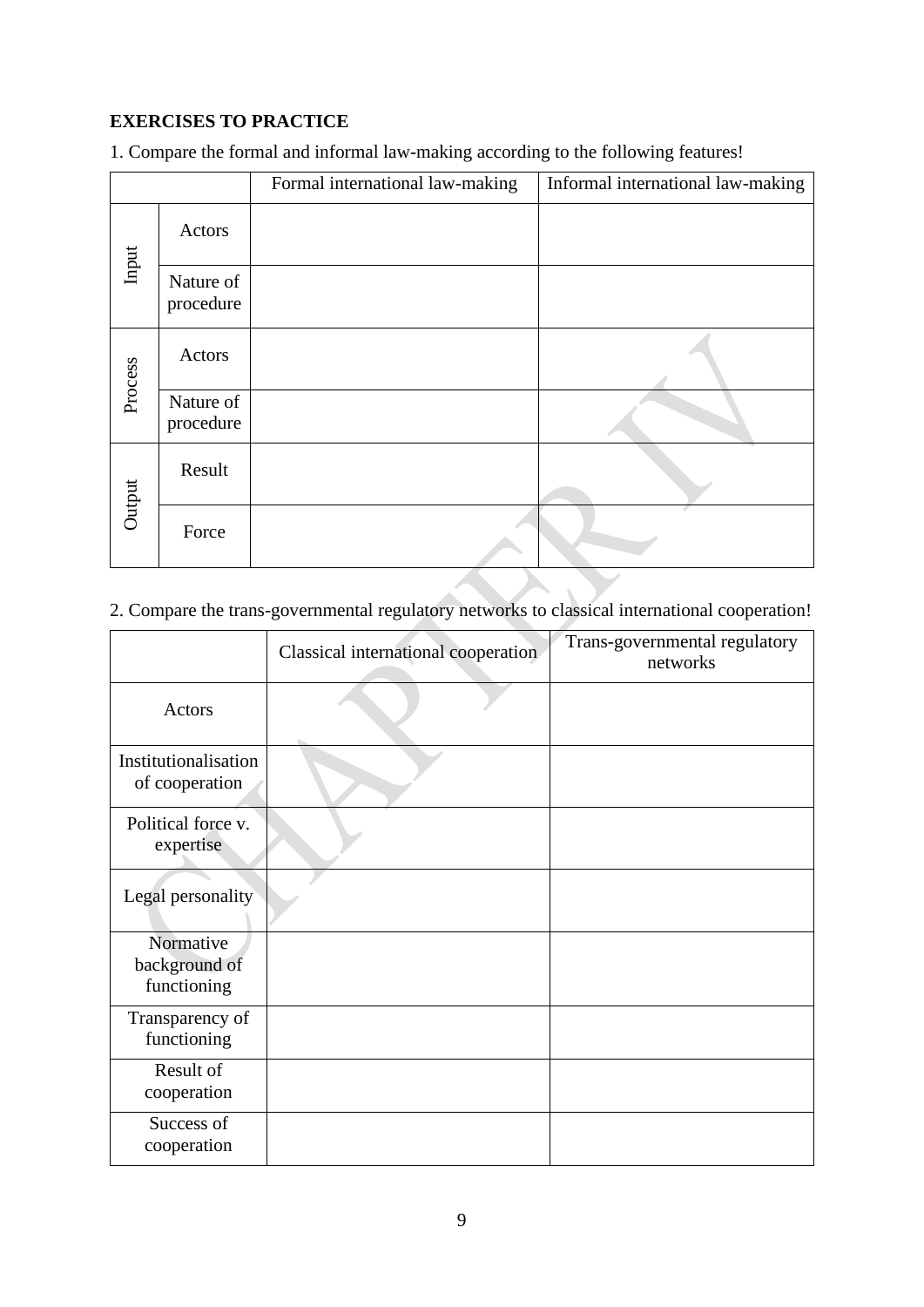## **TEST OF MULTIPLE CHOICES/QUIZ**

## **1. Individual government agencies**

a) are empowered to act at an international stage to assume obligation on behalf of their State.

b) are often empowered to participate in international cooperation but they are not vested with the power to assume obligation on the State.

c) are not empowered to act at the international stage but they can assume obligation on behalf of their State.

## **2. Actors of global administrative sphere**

a) can neglect domestic political pressure which allows them to solve problems that traditional international organizations cannot adequately address.

b) are governed by domestic political pressure which allows them to solve problems that traditional international organizations cannot adequately address.

c) are governed by domestic political pressure which prevents them from solving problems that traditional international organizations cannot adequately address.

## **3. Informal international law-making**

a) lacks input, output and process formality.

- b) lacks input, output and process informality.
- c) is featured by input and output legitimacy.

## **4. The basic types of informal international law-making**

a) are TRNs and supranational authorities.

- b) are non-governmental organisations and governmental organisations.
- c) are TRNs and the informal group of States.

## **5. Trans-governmental regulatory networks**

a) regulate global challenges with the intention of legal effect on the legal system.

b) regulate global challenges with legally binding tools.

c) regulate global challenges by creating an obligation on the participants.

## **6. The guideline of an international organisation**

- a) is a soft law international law instrument.
- b) is a hard law international law instrument.
- c) is not law at all.